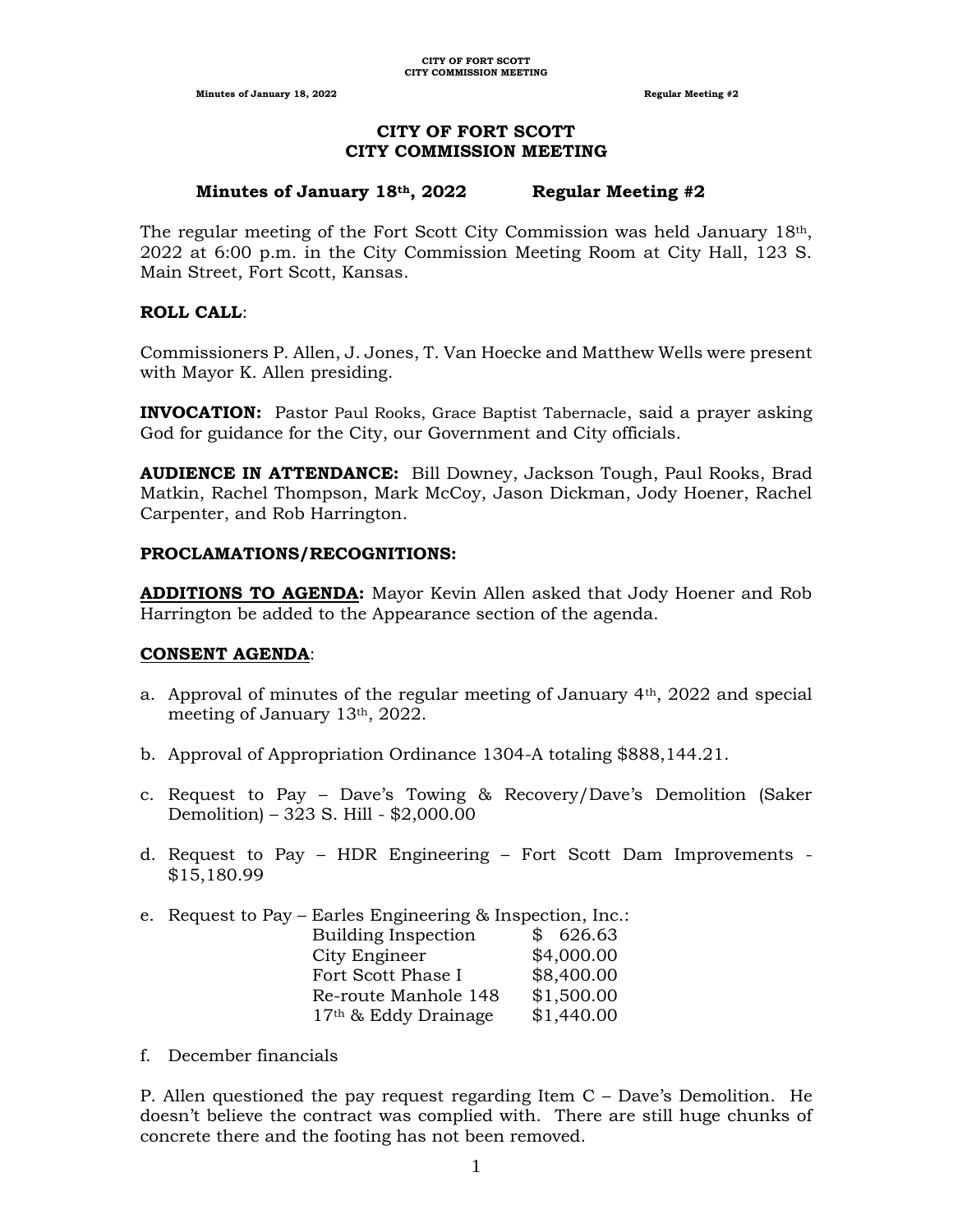Discussion was held regarding the demolition bid form and the need to change some of the wording.

M. Wells moved to approve the Consent Agenda with the removal of Item C – Dave's Demolition. P. Allen seconded. All voted aye.

# **APPROVED CONSENT AGENDA WITH THE REMOVAL OF ITEM C – DAVE'S DEMOLITION.**

## **Public Comment:**

(Sign up required. Comments on any topic not on the agenda and limited to 5 minutes per person, at Commission discretion) - None

# **Old Business:**

A. Discussion of change to City zoning regulations regarding fencing and assessing a standard fee for license – Bill Downey, Sergeant, Fort Scott Police Department, informed the Commission that he has a proposed addendum to the zoning regulations. It reads as follows: "Construction Methods and Materials: Fences in all districts shall be constructed of normally used fencing materials such as chain link, wood slats, masonry, item, vinyl, or other materials typically supplied by vendors of fencing materials. No fence shall be constructed using non-traditional materials such as sheet metal. The finished side of the fence shall face the street or facing the adjacent property. The proper setback for a fence shall be in accordance with the zoning of the property, (R-1, R-2, R-3), as defined in Zoning Regulation Articles 2-23, 2-24, and 6-602."

Discussion was held regarding setbacks versus easements. It was also stated that it is the property owner's responsibility to know where this property lines are.

Discussion was held regarding fences that are already in place but may be on the City's right-of-way. The City Manager will get with the City Attorney and discuss this.

Mr. Downey then asked about implementing a fee for a fence permit. He said that currently any permit under \$1,000, there is no charge.

Discussion was held regarding tabling the fee discussion for fencing for two weeks.

Mayor Allen asked if they could receive a year-end report from the Codes Department.

Bill will have that for them at the next meeting.

T. Van Hoecke moved to approve the Zoning Regulations change regarding fencing. J. Jones seconded. All voted aye.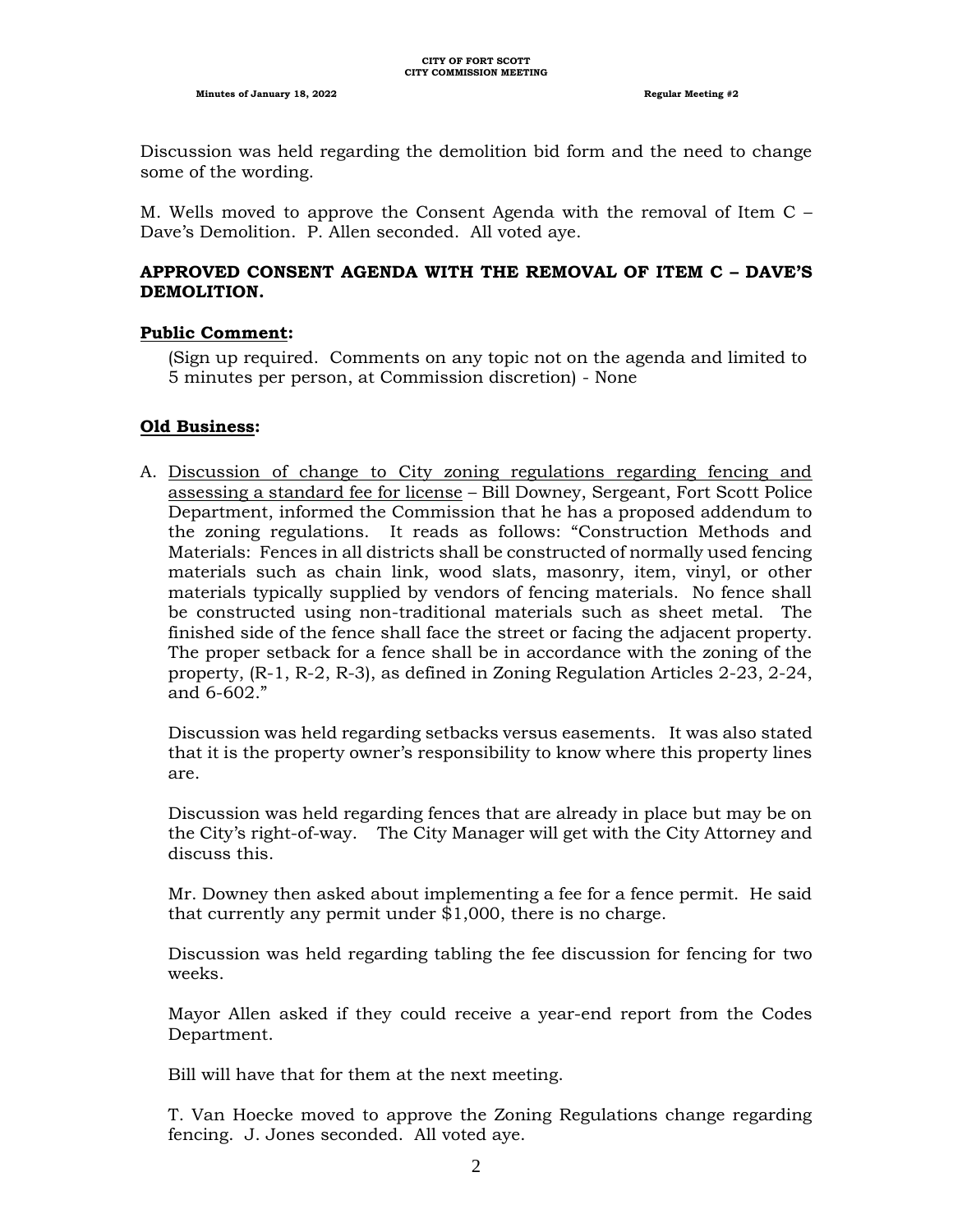#### **APPROVED ZONING REGULATIONS ADDENDUM TO THE FENCING REGULATIONS.**

**Appearances:** Jody Hoener, Healthy Bourbon County Action Team – Jody said that she is appearing on behalf of the Healthy Bourbon County Action Team. She informed the Commission she is excited about their dinner meeting tomorrow evening. She reminded them of the goals of the action team. They are now looking into creative placemaking to bring neighborhoods together to promote pride in the community.

Rachel Carpenter of Healthy Bourbon County Action Team is the Project Coordinator. She updated the Commission on grants they have received. They would like to build an arch in the downtown area. There will be a get together at Fire Station #2 at 16 N. Franklin on February 26th, 2022, from 9:00 a.m. to 11:00 a.m. They will have breakfast catered in and door prizes given.

Rob Harrington – Mr. Harrington gave several updates:

CDBG Grants – Rob said that grants for CDBG were looked at for water, sewer, and facilities grant. He talked to a representative of CDBG, and a City can only apply for one grant per year. He recommended the water upgrades.

Tax Sale – Rob said that 14 properties were taken into the Land Bank. These will not be finalized for at least a month with all the paperwork that will need to be completed. He asked again about putting some funds from the sale of the First Source building into the Land Bank fund.

Discussion was held that funds will be coming to the City from the tax sale for the special assessments on the properties that sold.

J. Jones moved to take \$5,000.00 from the tax sale revenue from assessments and move into the Land Bank fund. T. Van Hoecke seconded. All voted aye.

## **APPROVED TO TAKE \$5,000.00 FROM THE TAX SALE REVENUE FROM ASSESSMENTS AND MOVE INTO THE LAND BANK FUND.**

Land Bank Board – Rob said that letters of interest are being received until Friday, January  $21st$ , 2022, for the Land Bank board.

Neighborhood Revitalization Program – Rob said that he has met with the City, USD 234, and Bourbon County and they have all approved the renewal of the program. He will meet with Fort Scott Community College next week for their approval. After all approvals have been received, the Interlocal Agreement will be sent to the Attorney General's office, and it can take 30-90 days for approval. They are looking to start this program on May  $1<sup>st</sup>$ , 2022.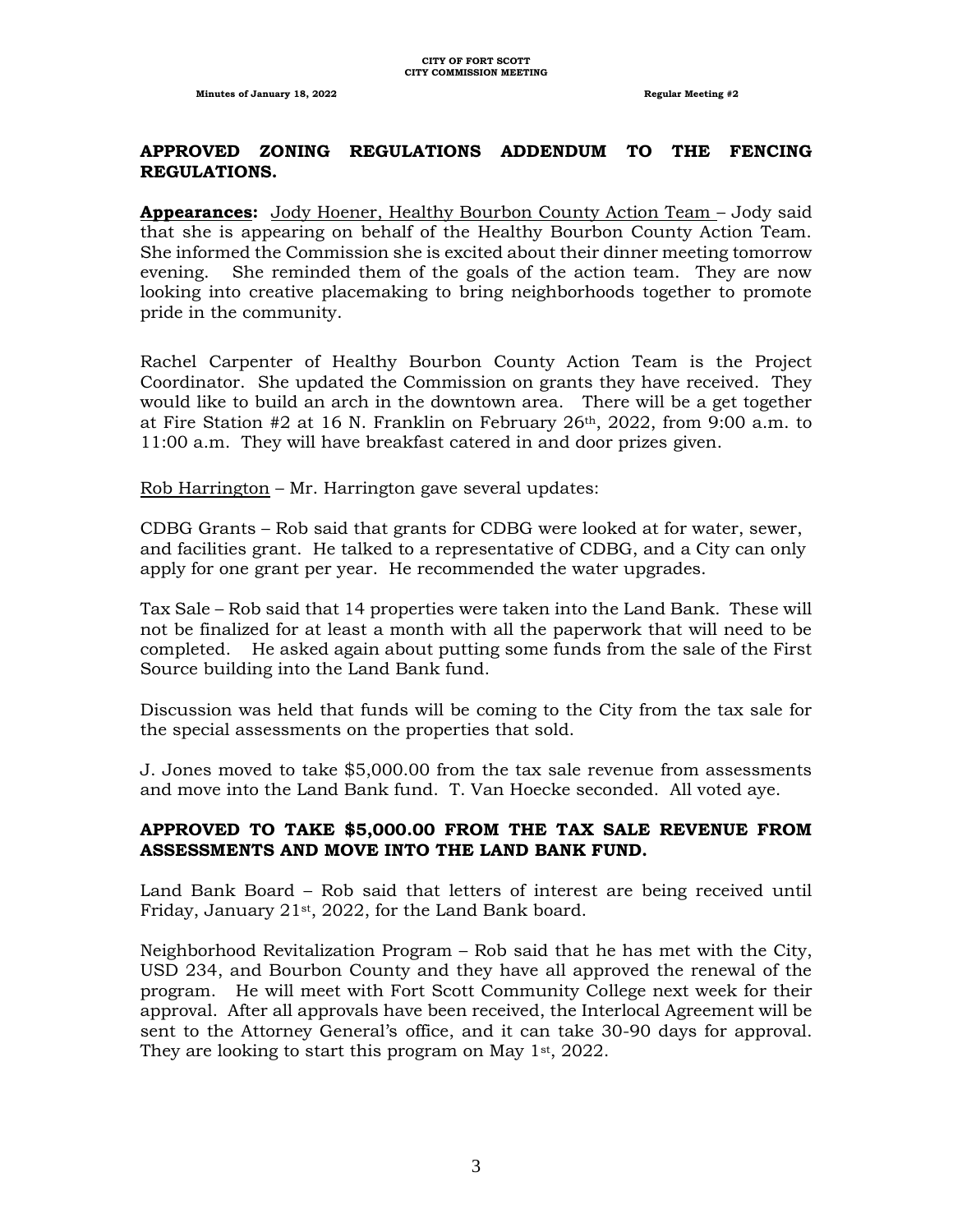#### **New Business:**

a. Discussion of Wage Scale – Brad Matkin, Human Resource Director, informed the Commission that he has a proposed new wage scale increase in front of them. He shared the last one from 2020. Brad has broken out public safety personnel in this ordinance. Brad said that he used the League of Kansas Municipalities wage study as well as businesses in our City that are hiring. He tried to set competitive wages along with the local companies in town. He asked them to review the ordinance and it will be on the next agenda for approval.

Kevin Allen left the room at 7:18 p.m.

b. Request to Pay – Skitch's Hauling & Excavation – December Port-A-Potties - \$3,120.00

M. Wells moved to approve to pay the invoice for Skitch's Hauling & Excavation in the amount of \$3,120.00 for December. T. Van Hoecke seconded. All voted aye.

# **APPROVED TO PAY THE INVOICE FOR SKITCH'S HAULING & EXCAVATION IN THE AMOUNT OF \$3,120.00 FOR DECEMBER PORT-A-POTTIES.**

Kevin Allen returned to the room at 7:19 p.m.

c. Consideration of Proposal for Environmental Inspection Quote for Memorial Hall – Jason Dickman, Earles Engineering, informed the Commission that he did a walk-through Memorial Hall with City officials. They asked him to find a company who does environmental inspections in regard to asbestos, leadbased paint, and mold. He has a proposal from Occu-Tech in the amount of \$5,700.00.

T. Van Hoecke said that he is familiar with the company and thinks this is a very reasonable cost.

Discussion was held regarding if there are funds available in the Memorial Hall fund.

City Manager said that he will check into.

The Commissioners said that if funds are available that the City Manager can sign the proposal since it is within his limit.

Jason gave an update on their projects with the City:

Union Lofts Alley – Jason said that the alley is open now. He will have a Certificate of Substantial Completion for the City to sign and submit the final pay request.

Cooper Street – Jason said that additional easements are needed by Evergy.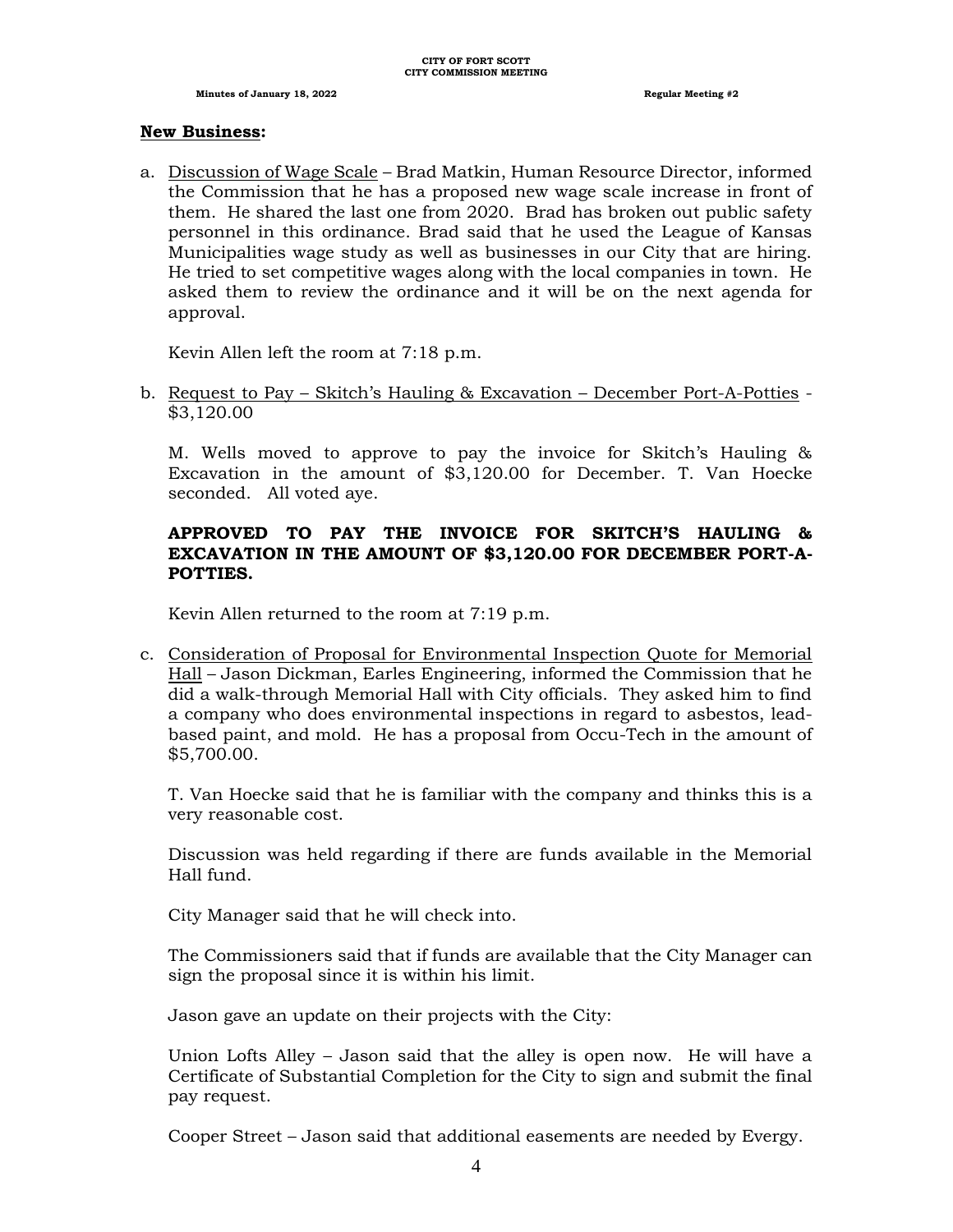Old Faithful – Jason said that this project is out for bid with a bid date of February 10th, 2022.

 $17<sup>th</sup>$  & Eddy – Jason said that this is ready to send out for bid next week.

CIPP Project – The notice of award was signed yesterday with a start date of 1/31/2022.

#### **Reports and Comments:**

#### **A. Commissioner Reports and Comments:**

A. City Manager Comments: Kelley had several items to discuss with the Commission:

RFQ's – Waterline projects – The engineering will be sent out as soon as possible.

Water meter – Bill Lemke is ordering new water meters for 2022.

512 S Judson – Kelley received a letter from the Kansas State Historical Society that this house has been placed on the National Register of Historic Houses. This is quite an honor.

K & G Striping – Kelley asked about the invoice for K & G Striping and if the Commission wanted this paid. The amount is \$6,717.92.

Discussion was held regarding the striping project. The Public Works Director will look for the file on this project and bring it to the City Manager.

Kelley informed the Commission that he has a Change Order #3 for the Water Treatment Plant Clarifier 1 Painting project for an additional 22 days to finish the project. This is due to the weather-related delays. He asked the Commission if they had any issues if he signed the Change Order #3. The Commission did not have any issues with the extension of 22 days on the project.

# **EXTENDED WATER TREATMENT PLANT CLARIFIER 1 PAINTING PROJECT CHANGE ORDER #3 FOR 22 DAYS WITH A COMPLETION DATE OF 12/14/2021.**

B. Commissioners Reports and Comments:

T. Van Hoecke – Tim said that he appreciated to be included on the Memorial Hall walk through of the building.

Tim stated that we need to review all our City contracts and the verbiage.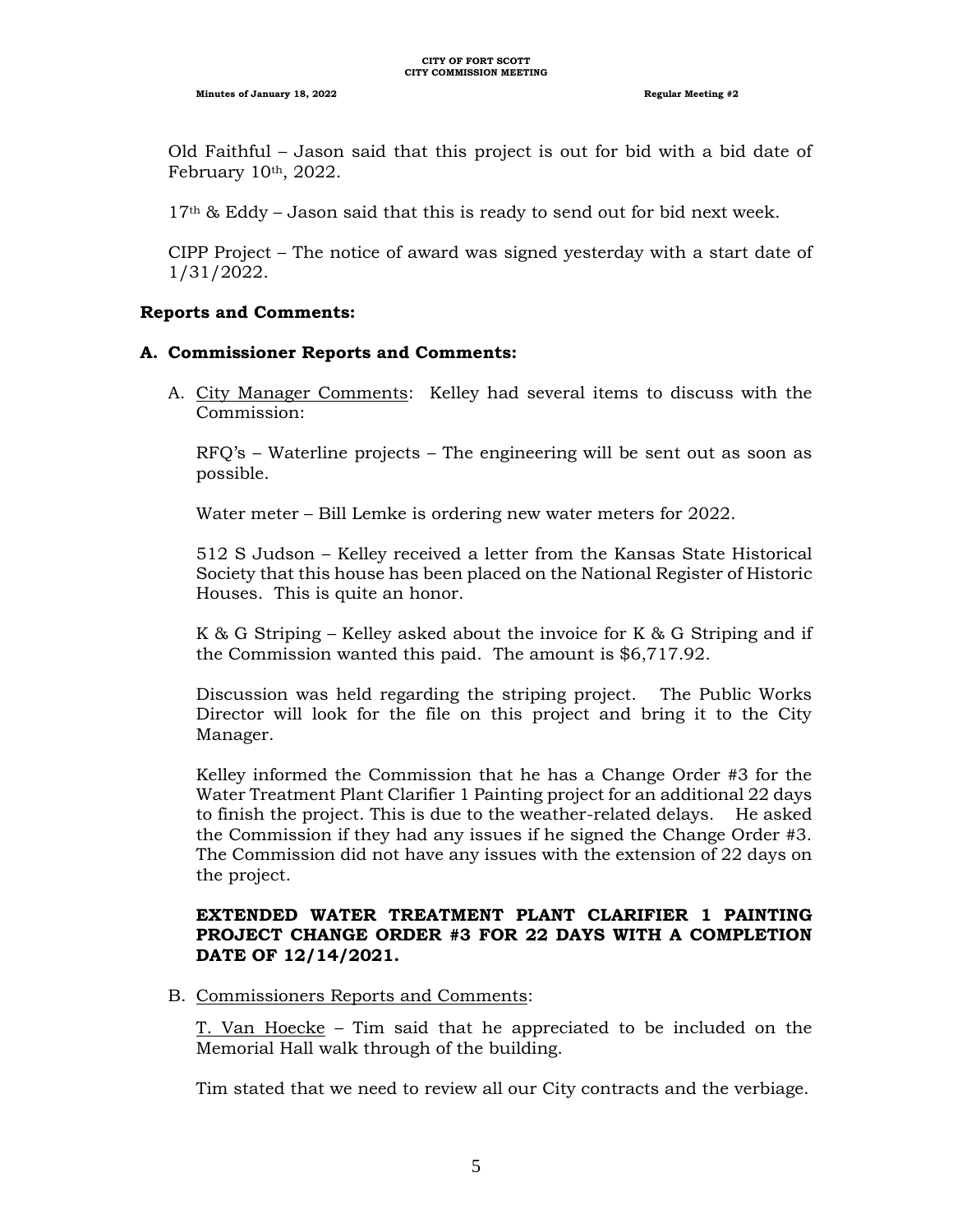Tim asked about the crosswalks at  $1^{st}$ ,  $2^{nd}$  and  $3^{rd}$  Streets on National Avenue. They need repainted and signage placed there.

Tim thanked Bill Downey for his work in the Codes department.

Tim thanked Jody Hoener for updating them on upcoming grants.

J. Jones – Josh asked about the Airport and leasing land there.

City Manager asked if it was platted. It has not been.

Josh mentioned the After Prom Party and recommended that \$2,000.00 be given to this organization. It would come from the Special Alcohol and Drug Fund.

J. Jones moved to approve to donate \$2,000.00 to the After Prom Party with the funds coming from the Special Alcohol and Drug Fund. M. Wells seconded. All voted aye.

## **APPROVED TO DONATE \$2,000.00 TO THE AFTER PROM PARTY WITH THE FUNDS COMING FROM THE SPECIAL ALCOHOL AND DRUG FUND.**

Josh said that he would like to see more property sold at Lake Fort Scott. He recommended on the east side of the lake, and it would be second tier lots.

Tim asked if all the other lots were closed yet.

City Clerk said that two have closed and two have not. It could be up to another month before the last lot will close.

Kevin asked that a map be printed of Lake Fort Scott and the lots be marked for City property and put up in the Commission room.

Josh asked about putting new docks at Lake Fort Scott. He asked the City Clerk for her Lake Fort Scott dock files. Back in 2014, a new boat dock cost about \$11,000.

City Manager will talk to Doug Guns about this.

Meet and Greet – Josh reminded the Commission that there is a Meet and Greet on Thursday, January 20<sup>th</sup>, 2022, at the Ellis Fine Arts Center Lobby. This is held to meet the new City Manager and the new Commissioners.

P. Allen – Pete stated that the demolition of houses and the abandonment of sewers is not being done to City code. The 2019 Standards and Specifications is not being followed to code. Pete stated that 50% of our I/I come from old sewer lines.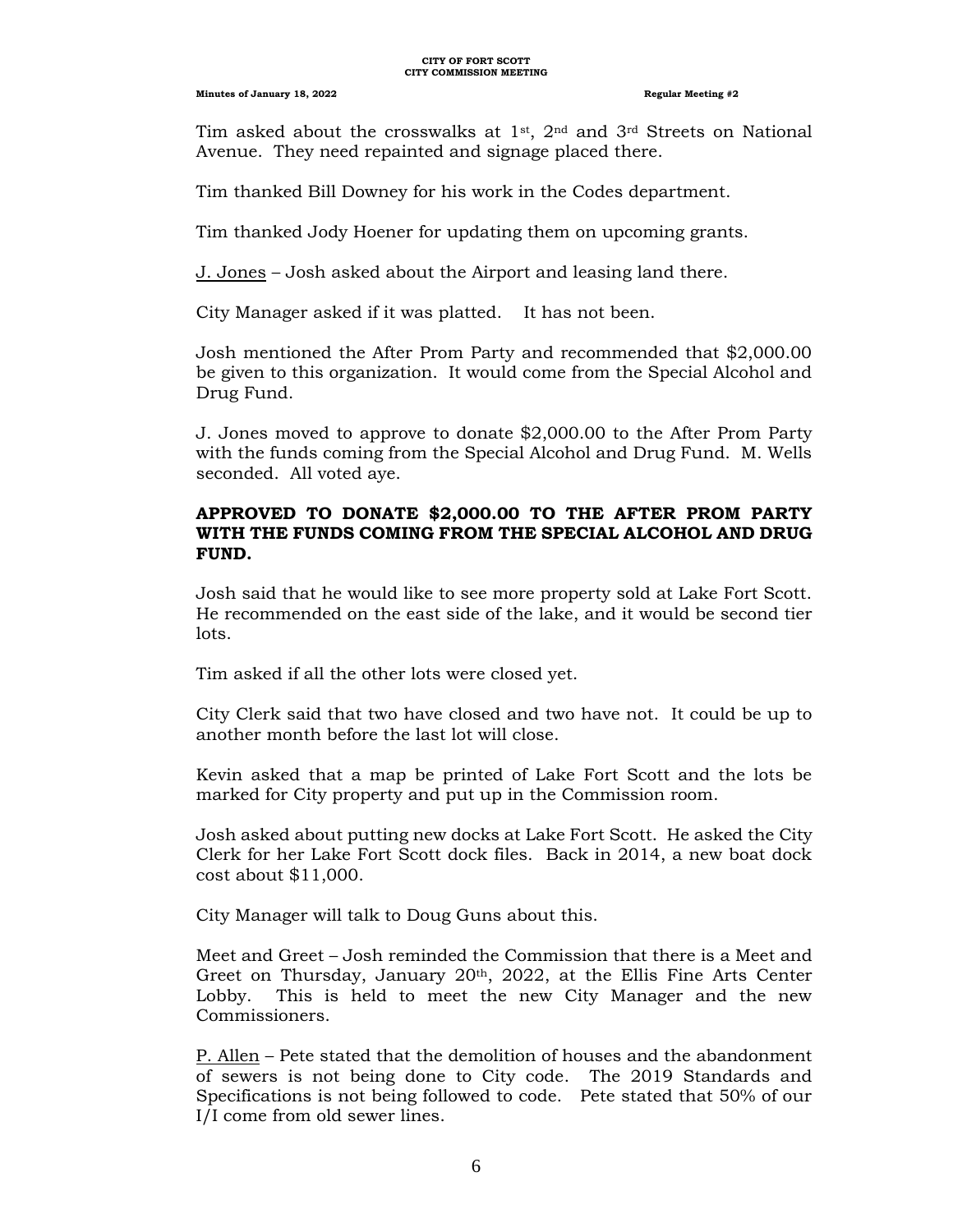Discussion was held about disconnecting services on demolitions.

Bill Downey said that the Codes Department will take care of disconnecting all utilities now.

Pete handed out a Street Maintenance Plan – A Roadmap Forward. This is a proposed policy for the PCI Improvement Program for the City of Fort Scott. He stated that there are 83 miles of streets within our jurisdiction with less than 10 of those miles being State highways. That leaves 73 miles of roadway for the City to address with limited funds. He suggested that \$700,000 be utilized with chip and seal for Cooper Street. He also discussed brick streets and overlaying them with chip and seal except for the historic downtown area. He asked them to look at this and place on the agenda in two weeks.

M. Wells – Matthew asked about the expansion of City licensing in regard to contractors and heat/air contractors also.

Bill said that he had to work Police shift this last week and Mark was out of the office this last week due to illness.

Matthew asked for an update on Municipal Court expansion.

City Clerk told him that there are two companies involved. Brazos is working with the Police Department and the City's software company is Tyler. The software with the P.D. is not working completely correct yet. The City's software cannot merge with the P.D. software yet. It should occur soon. Training is also taking place in the P.D. on the electronic citation system.

Airport Runway – Matthew asked if there was a weight limit at the airport runway.

City Manager will contact the engineer on the Airport project.

Microphone System – Matthew asked if the City could get new microphones. He hears a lot of complaints about the microphone system.

City Clerk will get with Shane Walker on this.

Matthew thanked the Public Works guys on the great job they did on the bridge removal.

K. Allen – Kevin asked that Doug Guns get a cost for docks at Lake Fort Scott. He would like to see costs for four (4) campsites with water and electricity. He would like to see gravel on the boat trailer area. He would like to see costs for guttering on the shelter house.

Kevin asked about the wood signage at Lake Fort Scott and if Chad Cliffman can treat the wood on the signs.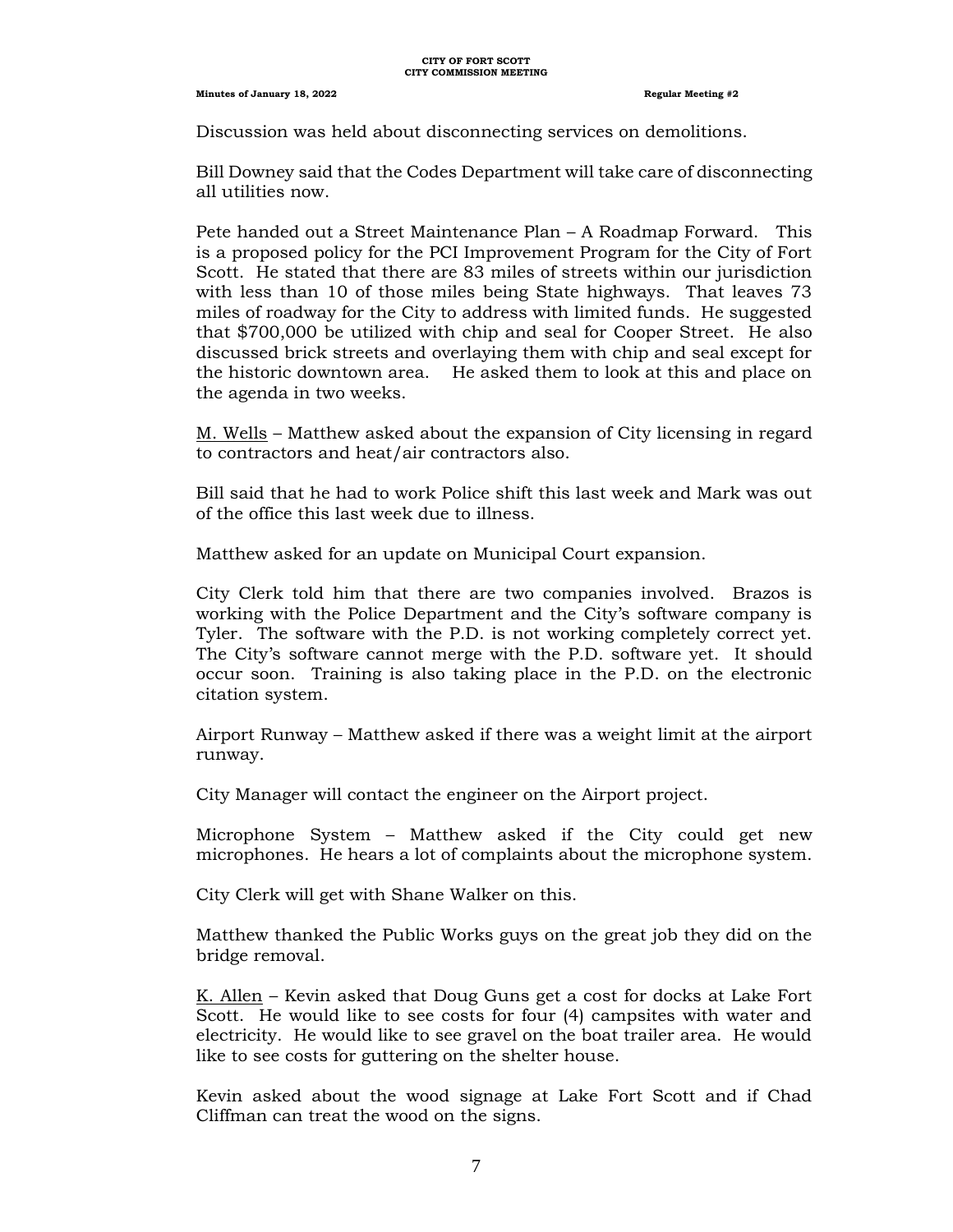City Manager said that Doug will look into it.

Kevin asked Tim Van Hoecke if he was able to get information from Bob Farmer on his censure. Tim said he was. Tim said that there were two requirements that were not complied with. He said it is not personal.

Recognition – Kevin said that he wants to start recognizing a citizen in the community. He would like to start this next meeting.

Discussion was then held about an Employee of the Quarter recognition also which Brad will be implementing.

Railroad stalled on tracks – Kevin asked for an update.

Bill Downey said that Dispatch is being notified when the trains are parked at the crossings for long periods of time with Dispatch.

Daily reports – Kevin asked about daily reports for Public Works and departments.

Kelley recommended a quarterly progress report.

Bridge removal – Kevin thanked the Public Works department for the great job they did on the bridge removal project.

Light by Walmart – Kevin informed the public that the flashing light by Walmart is now working. The lens was just dirty and one of the City staff cleaned it and it is now working.

Quiet Zones – Kevin asked that additional locations be looked at for quiet zones.

C. Human Resource Director Comments:

Military bridge removal process – Brad informed the Commission that the City received \$6,110.60 for the scrap from the removal of the bridge. Labor costs for the City was \$4,416.00 and material costs was \$625.00 at a total of \$5,041.00 to removal. The low bid was \$9,000 and that was not for the City to keep any of the scrap material. With the City doing this removal, it was a savings of \$10,069.60 to the City of Fort Scott.

## **City Attorney Report and Comments:** Nothing to report.

#### **Executive Session:**

M. Wells moved to recess into Executive Session for personnel matters of nonelected personnel exception in K.S.A.  $75-4319(b)(1)$  until 9:26 p.m. This will include City Commissioners and Kelley Zellner. J. Jones seconded. All voted aye.

K. Allen moved to come out of Executive Session at 9:26 p.m. M. Wells seconded. All voted aye.